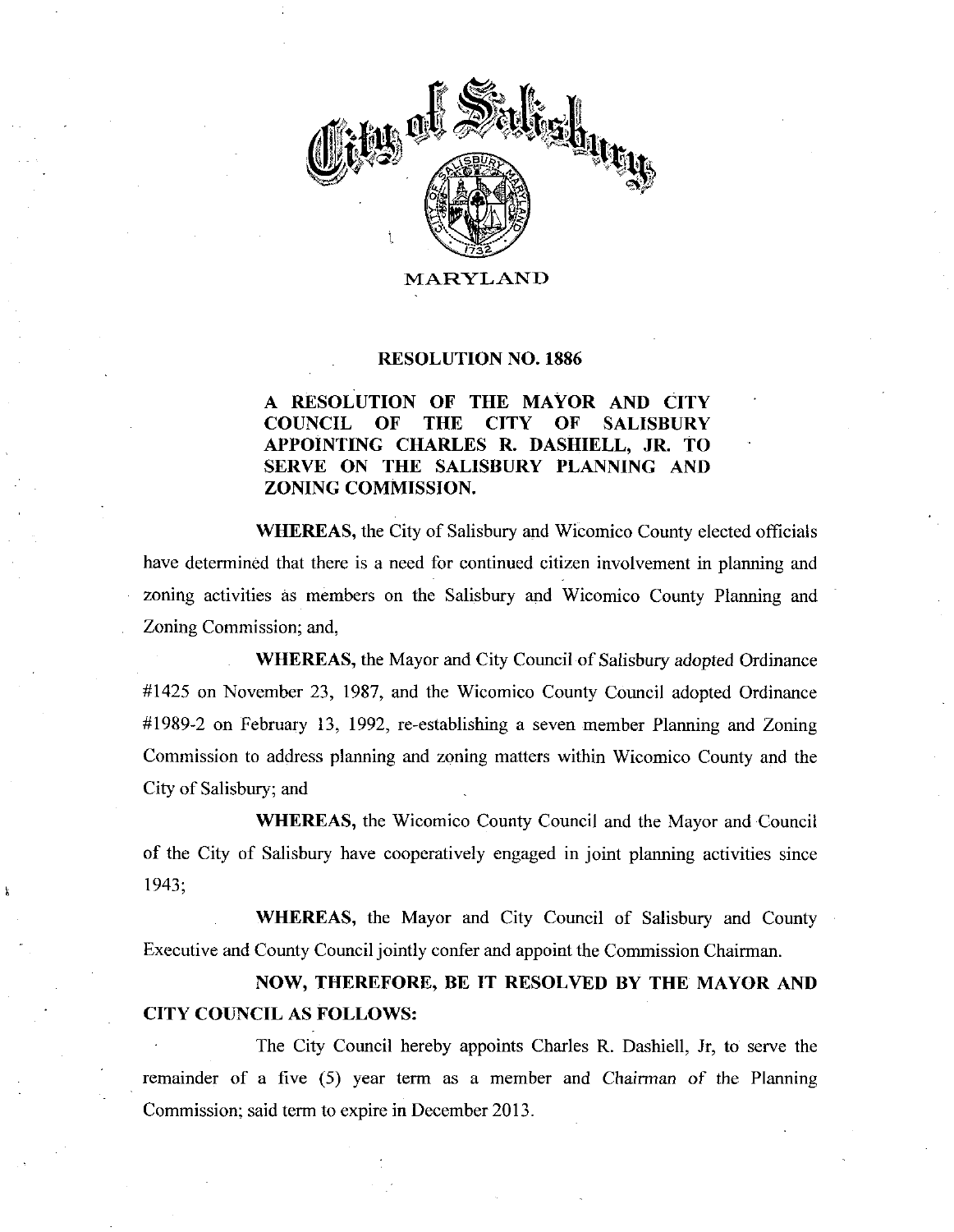THE ABOVE RESOLUTION was introduced and passed at a meeting of the Council on the  $25<sup>th</sup>$  day of January, 2010.

Brenda J. Colegrove denione

City Clerk

<u>،ن ح</u> 2 1714 Louise Smith

Council President

APPROVED BY THIS  $AL^{th}$ DAY OF  $\sqrt{a}$ uery 2010 James reton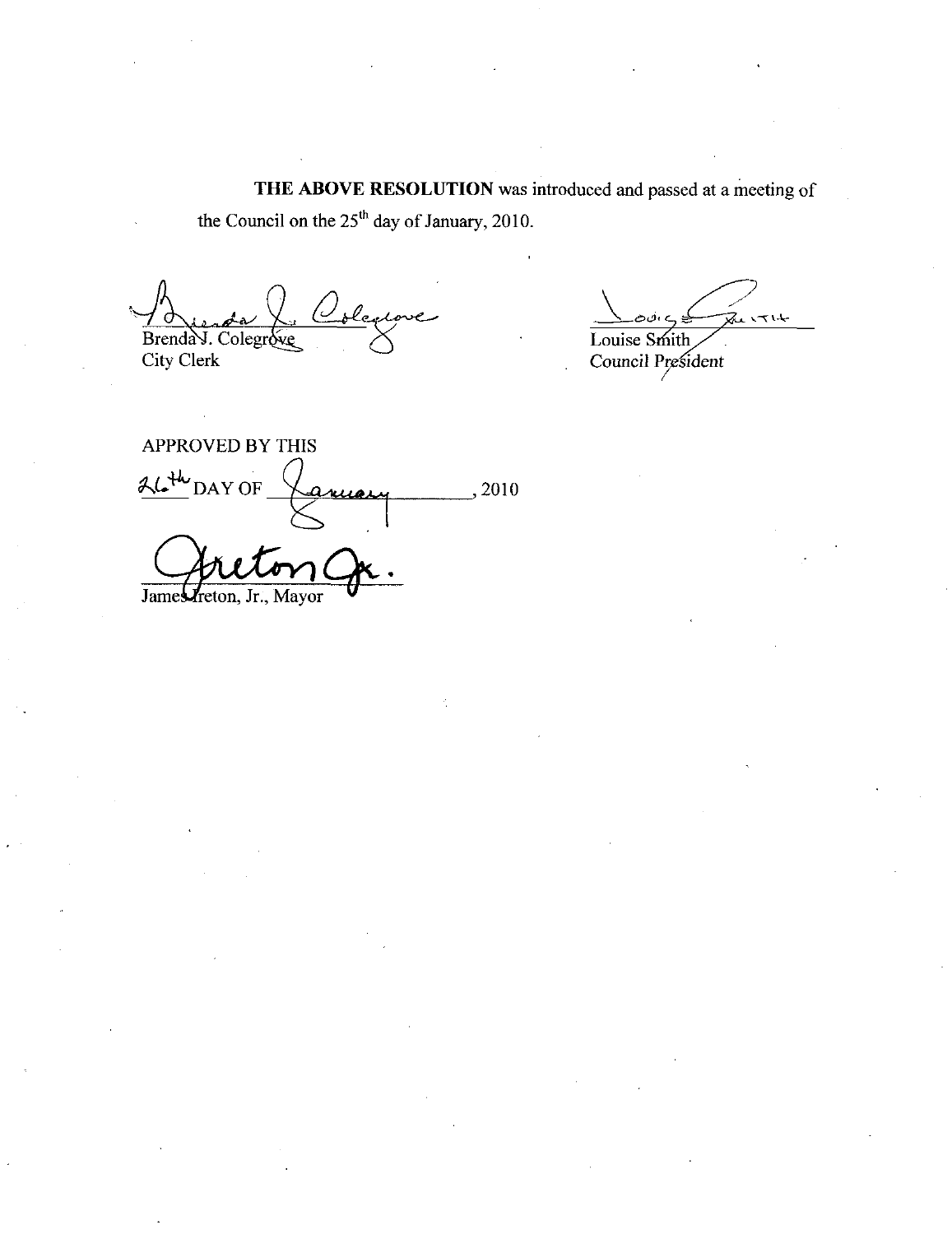

# **EXALL SECTION OF STRUCT OF PLANNING, ZONING AND COMMUNITY DEVELOPMENT**

DEPARTMENT OF PLANNING, ZONING AND COMMUNITY DEVELOPMENT I 25 NORTH DIVISION STREET, ROOM 203 6, ZONING AND CONTRET,<br>P.O. BOX 870<br>DIVISION STREET,<br>A 10-548-4860<br>X: 410-548-495  $\text{Hupp} - \text{H form}$ <br>ING, ZONING AND COMMUN<br>P.O. BOX 870<br>TH DIVISION STREET, ROOM<br>RY, MARYLAND 21803-08<br>410-548-4860<br>FAX: 410-548-4955



RICHARD M. POLLITT, JR. COUNTY EXECUTIVE

THEODORE E SHEA II DIRECTOR OF ADMINISTRATION

JAMES RETON, JR. MAYOR

JOHN R. PICK CITY ADMINISTRATOR

To: John R. Pick City Administrator From: John F. Lenox Planning Direc

Re: Appointment - Charles R. Dashiell, Jr. Chair - Planning  $&$  Zoning Commission

Date: January 25, 2010

**Example 10** Children and Children and Children and Children and Children and Children and Children and Children and Children and Children and Children and Children and Children and Children and Children and Children and The Salisbury/Wicomico Planning  $&$  Zoning Commission consists of seven members. The City has three appointments, to include one City Council member. The seventh member serves as Chairman, and is a joint appointment. This arrangement has been ongoing since the 1960's. It is the only such joint Planning Commission in the State of The Salisbury/Wicomico Planning & Zoning Commission consists of seven members.<br>The City has three appointments, to include one City Council member. The seventh<br>member serves as Chairman, and is a joint appointment. This ar Maryland

Ms Corinne LesCallette has served on the Commission since 1978 and has been Chair down after more than three decades of service

Ms. Corinne LesCallette has served on the Commission since 1978, and has been Chair<br>since 1983. Ms. LesCallette recently informed local officials of her intention to step<br>down after more than three decades of service.<br>Mayo Mayor Ireton and County Executive Pollitt have nominated Charles R. "Chip" Dashiell to fill this position. A brief summary of Mr. Dashiell's background and community service is attached. It is recommended that this appointment be for the remaining unexpired term of the Chairman, ending in December 2013.

Thank you